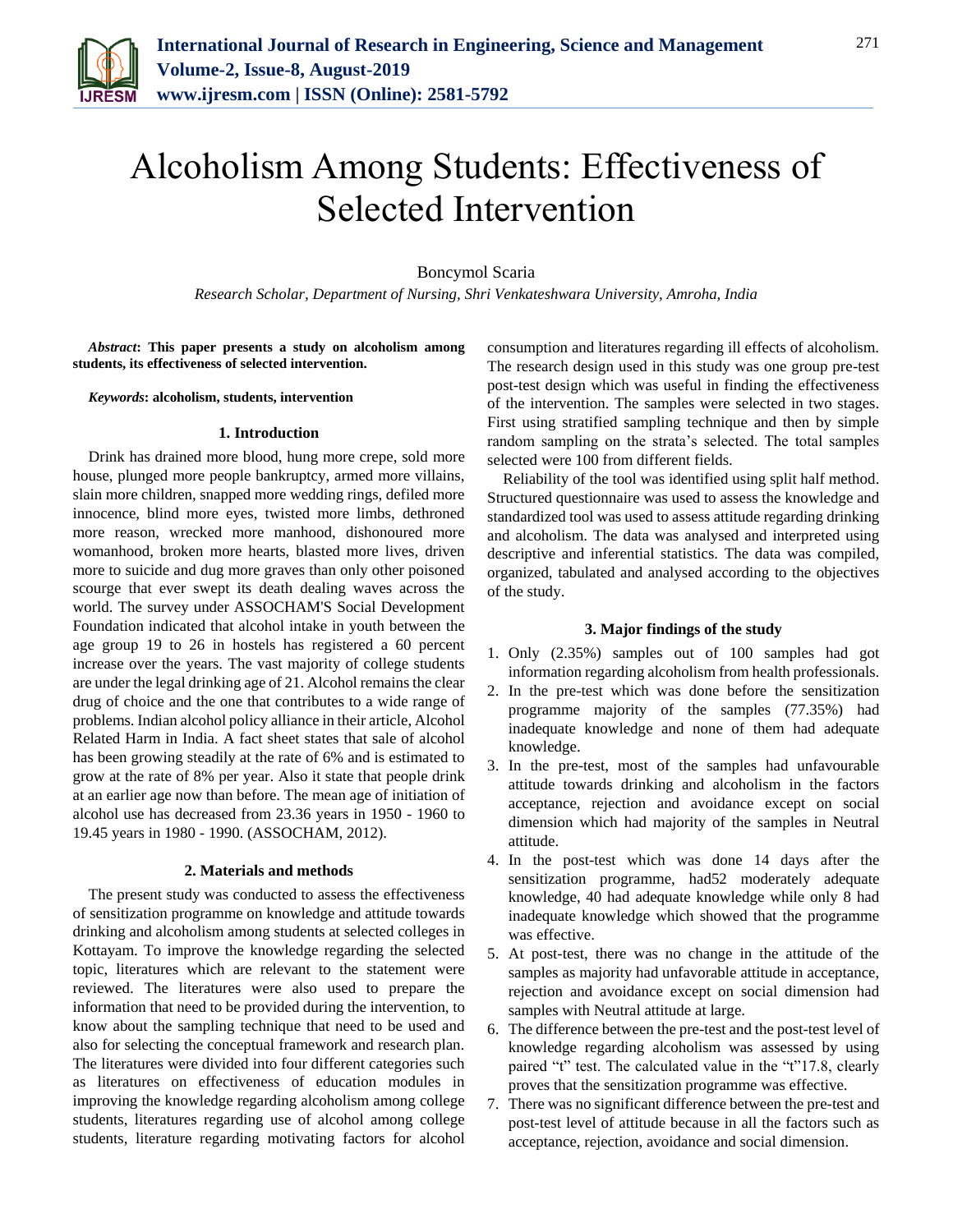

8. There was a relationship between gender as well as the monthly income and the level of knowledge regarding drinking and alcoholism. The chi-square values were 7.63 and 12.66 respectively.

### **4. Discussion**

### *Demographic variables of students*

The data obtained in the study shows that out of the 174 samples, lesser number of samples 2 (1.15%) had received information about alcohol from a health professional prior to the intervention. In a study that was carried out in 100 students, only 9 samples had received information from the health personnel. These findings of the present study were consistent with the findings of this study. (Suvita et.al, 2015

## *Assessment of pre-test knowledge level regarding drinking and alcoholism*

In the present study, at pre-test majority of the samples 152 (87.56%) had inadequate knowledge regarding drinking and alcoholism, 22 (13%) samples had moderately adequate knowledge and none (0%) in the 174 samples had adequate knowledge. In another study which was done for 60 students regarding their knowledge towards alcoholism gave a result as 37 samples falling under moderate knowledge, 19 had inadequate knowledge and only 4 of them had adequate knowledge. This result of the present study was also consistent with the result of this study. In another study conducted on 60 late adolescents in Karnataka. The findings were, 61 % had moderately adequate knowledge, 31.7% had inadequate knowledge and only 6.7% had adequate knowledge which is also similar to the findings of the present study. (N. Arasumani, 2013)

# *Assessment of effectiveness of sensitization programme by comparing the pre-test an post-test level of knowledge regarding drinking and alcoholism*

In the present study, in pre-test out of the 174 samples majority 152 had inadequate knowledge regarding drinking and alcoholism, 22 had moderately adequate knowledge and none fell under the category of adequate knowledge. But after the post-test which was done 7 days after the sensitization programme, 48 samples had adequate knowledge, 123 samples had moderately adequate knowledge and only 3 had inadequate knowledge which indicates that providing the sensitization programme had increased the knowledge regarding drinking and alcoholism. Hence providing information regarding alcoholism gives them a deeper understanding towards alcoholism. A study was conducted among 50 adolescents aged 16-19 years in schools in Pondicherry. The samples were selected using convenient sampling technique to find the effectiveness of educating the adolescents about alcoholism and prevention in increasing the knowledge. In that study, at the pre-test majority of the samples 32 had inadequate knowledge, 18 had moderately adequate knowledge an only 2 of them had adequate knowledge. After the post-test the results were as 28 of the samples had adequate knowledge, 20 of them had

moderately adequate knowledge and only 2 had inadequate knowledge which also proves that providing information regarding alcoholism will increase the knowledge of the adolescents. The results of the study were consistent with the results of the present study. (Suvita et.al, 2015).

*Correlation between knowledge and attitude among college students*

The correlation between the knowledge and the attitude in the present study was*, t*he r value of pre-test knowledge and attitude was found to be  $r = -0.27$  and post-test value was  $r = -0.11$ , it shows that there is negative correlation between pre and posttest knowledge and attitude among students regarding drinking and alcoholism. This result was supported by another study in which the r value between the knowledge and attitude was  $r = -$ 0.26, which shows a negative correlation. (Tomeshwari, 2014) *Association between pre-test levels of knowledge with selected demographic:* Variables in the present study, there was an association between the demographic variables such as gender, monthly income with knowledge level of the samples. This shows that the gender and monthly income of the family have an influence on the knowledge of alcoholism. There was no association between the demographic variables such as age, course, type of family, alcohol and knowledge about alcohol. This indicates that the above mentioned demographic variables do not have any influence on the knowledge about drinking and alcoholism. A study was done on 60 adolescents to know the improvement in knowledge regarding alcoholism by providing information about drinking and alcoholism and the results show that there was no association between the demographic variables such as age, gender, religion, type of family, educational status of father, educational status of mother, occupation of father, occupation of mother, family income, family history of alcoholism and the knowledge about alcoholism. There was association between dominical demographic variable and the knowledge. (Vaibhav Jani et.al, 2014)

#### **5. Conclusion**

The lack of knowledge regarding alcoholism among the students clearly emphasizes the importance of educating alcohol related information to them. The nurses must also have a good knowledge regarding alcoholism to teach those in need. In this study before the intervention most of the students had inadequate knowledge while it was reversed after the intervention as only 3 students had inadequate knowledge. This clearly indicates the sensitization programme had helped the students to gain knowledge regarding drinking and alcoholism.

#### **References**

- [1] Arasumani. N, A study on knowledge and attitude among late adolescents towards alcoholism in selected colleges in Bangalore, Journal of Science, 2013, Vol. 3, Issue 2, 59-61.
- [2] Assocham, Liquor intake to cross 19k million litres in 2015, Nov. 2, 2011. http://www.business-standard.com/article/companies/liquor-intake-tocross-19kmn- litres-by-2015-assocham-111110200123\_1.html